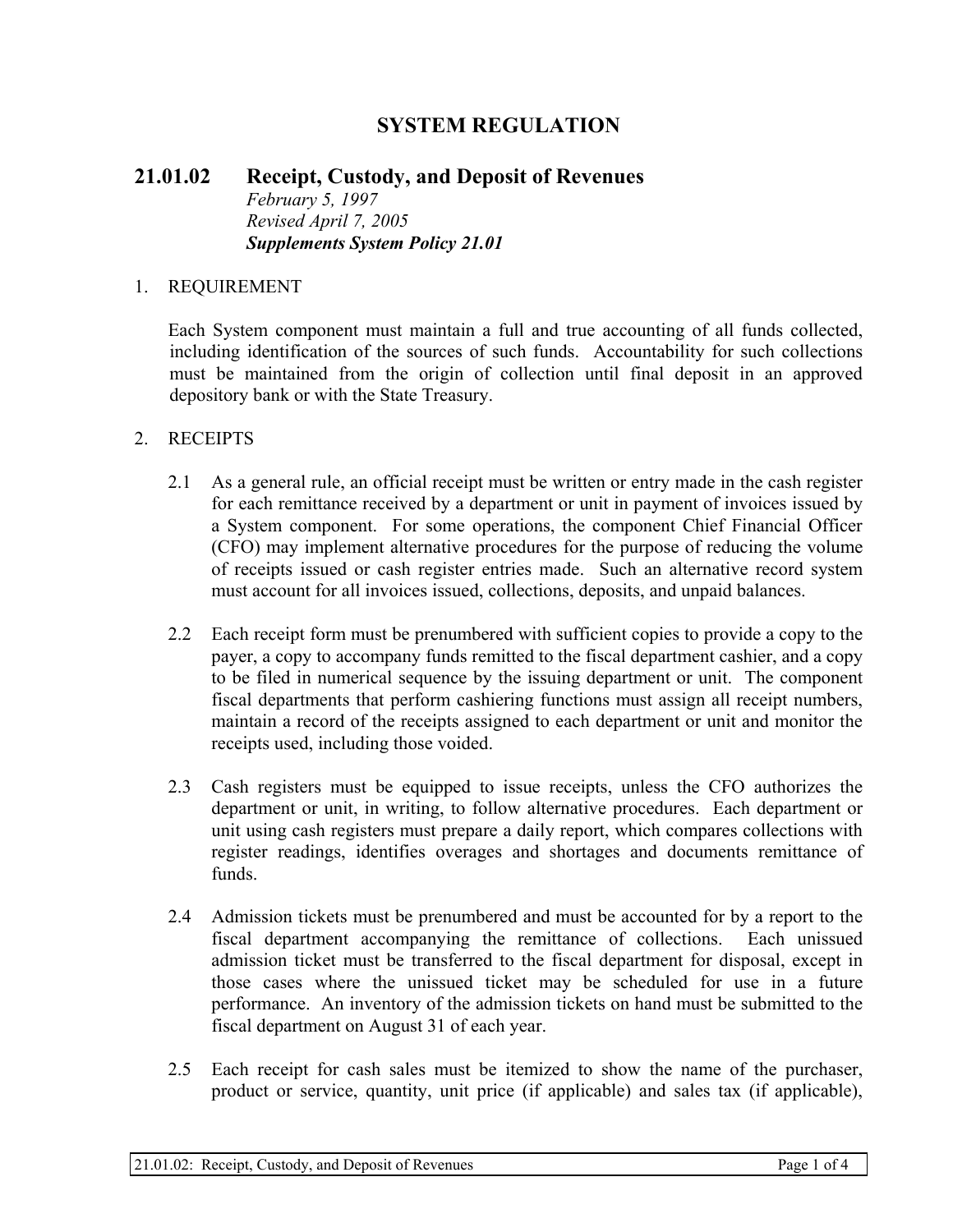total, and signature of person receiving payment. A student fee receipt, rental receipt or other specialized receipt form must also be fully itemized. Cash sales entered in cash registers and admission tickets sales are exempt from this requirement.

# 3. CUSTODY

- 3.1 For the purpose of defining cash control procedures, working funds must be classified as: (1) large funds requiring the use of a vault; (2) departmental working funds, usually reasonable or nominal amounts used in making change or refunds for cash sales; and (3) petty cash funds, generally small amounts used to pay for items or incidental expenditures that cannot be handled expeditiously through regular disbursement procedures.
- 3.2 Each department or unit must provide an adequate and proper facility for securing funds. The component fiscal department must advise the departments on appropriate facilities for such protection.
- 3.3 A designated individual must be responsible for cash funds held within a department. This individual must retain custody and control over the cash funds for which he or she is responsible at all times. The department or unit must assign secondary responsibility to another designated individual in the department or unit when the regular custodian is absent. In the case of departmental funds, the department head should be assigned the secondary responsibility.
- 3.4 In the case of large funds handled out of a vault, the primary designee should normally be the only person to enter the vault. In the absence of the primary designee, the employee with the secondary responsibility must perform that function. Should it become necessary for a third person to do so, that person should always be accompanied by a person authorized by the component CFO.
- 3.5 Lock combinations and custody of keys must be maintained by one person. Combinations and keys must always be kept "on the person," and never stored in a desk drawer or other such place, except that for funds less than \$100, keys may be stored in a desk drawer or other such place as long as access to the keys is limited to the people having primary and secondary responsibility for the fund.
- 3.6 For use in emergencies or absence of the custodian, copies of the combinations and keys must be put in a sealed envelope and stored by the department head, or designee, until needed. In no case should more than two persons have access to combinations or keys. Lock combinations and keys must be changed periodically and always when custody changes hands.
- 3.7 When one individual transfers custody of cash funds to another, the person receiving funds must execute an official receipt or document acknowledging the transfer. The most usual occurrence of this transfer is when department or unit personnel remits cash collections to fiscal department cashiers; however, intermediate steps in the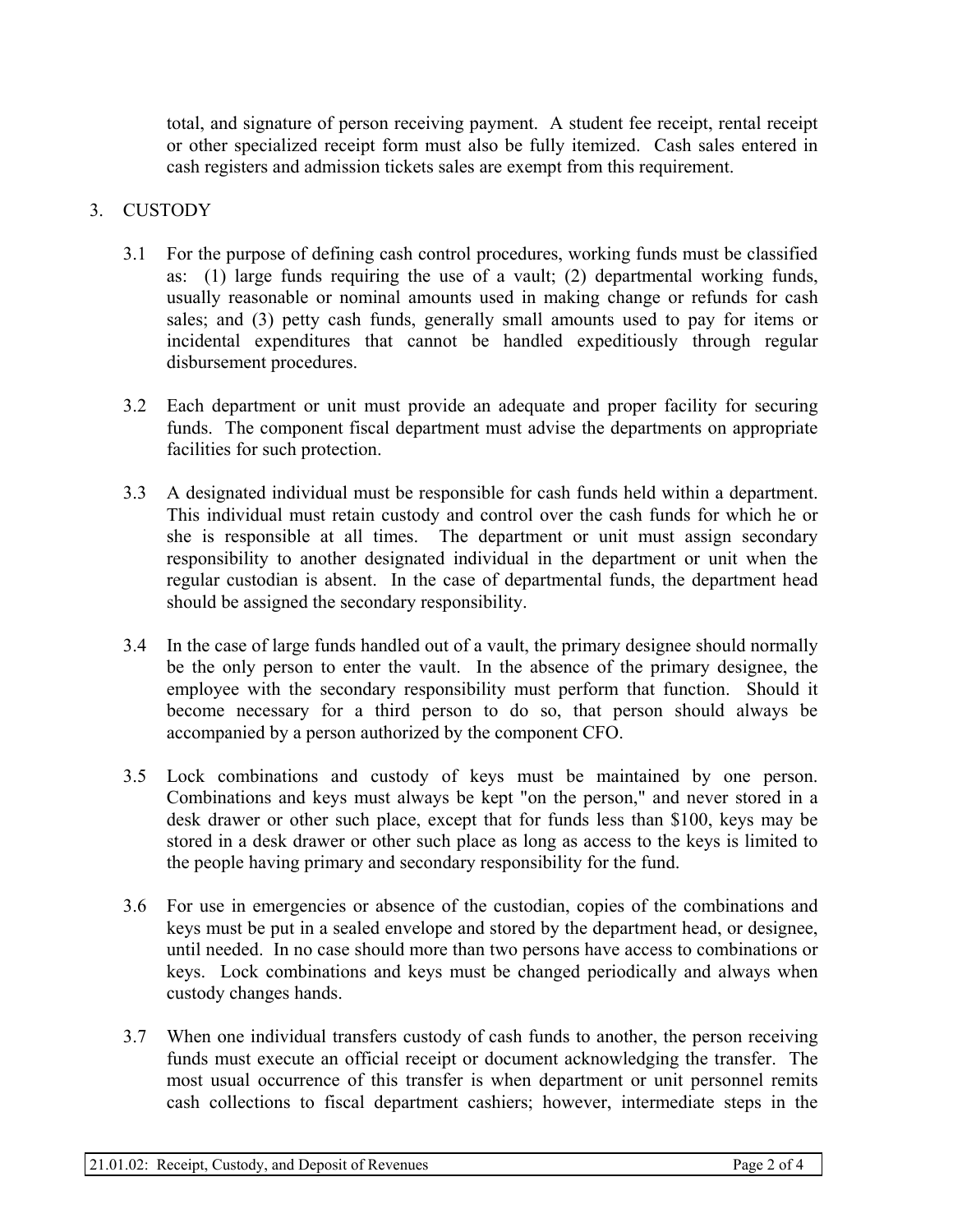collection and deposit process would also be subject to this documentation requirement. The transfer of funds from the regular custodian to the secondary custodian must also be documented in this manner, including temporary transfer of custody of working funds, which may also be documented upon return of funds to the primary custodian.

- 3.8 If the funds are part of a cashiering function, the primary custodian may issue smaller amounts as needed and obtain a signature upon issuance and again when the funds are returned. In such cases, the component CFO may approve a slightly larger fund than is actually required for unit operations.
- 3.9 The procedures outlined provide the elements necessary for a workable, yet controlled, cash-handling environment. Exceptions to the procedures should be considered only for unique situations such as operations open on weekends or activities that are held away from headquarters, or where alternative security controls exist.
- 3.10 In order to be granted such an exception, the affected unit must present a written proposal outlining the desired procedures to the component CFO for approval. Such procedures must require written cash access authorization, and documented witnessing of cash counts and cash security by a second person. A copy of any approved alternative procedures should be on hand in the department at all times for verification and review by System or component auditors.

## 4. TRANSMITTAL OF COLLECTIONS TO FISCAL DEPARTMENT

- 4.1 All fees and other charges collected, proceeds of cash sales, and proceeds from all other sources must normally be deposited daily to the applicable fiscal department. Each department or unit, which collects nominal amounts of local income, is exempt from this daily deposit requirement, but must make deposits whenever the amount on hand reaches \$200 and at least once every three business days regardless of the amount, so that the fiscal office may make deposits in the depository bank within seven (7) days of the original date of collection as required by Section 51.003, Texas Education Code. Each person transporting cash funds and negotiable securities (excluding restrictively endorsed checks and payroll checks) in excess of \$2,500 between offices or between an office and a depository bank must be accompanied by a security guard. The CFO may, at his or her discretion, provide a security guard to accompany a person transporting funds in lesser amounts.
- 4.2 The component CFO may authorize, in writing, other exceptions to the daily deposit requirement for local income upon presentation by a department or unit of sufficient justification for unusual circumstances preventing compliance.
- 4.3 Immediately upon receipt, checks must be endorsed "For Deposit." There is no authorization for any department or similar administrative unit to use the fees or other charges collected or the proceeds of cash sales for any purpose whatsoever other than for deposit in the fiscal department. This prohibition includes the cashing of personal